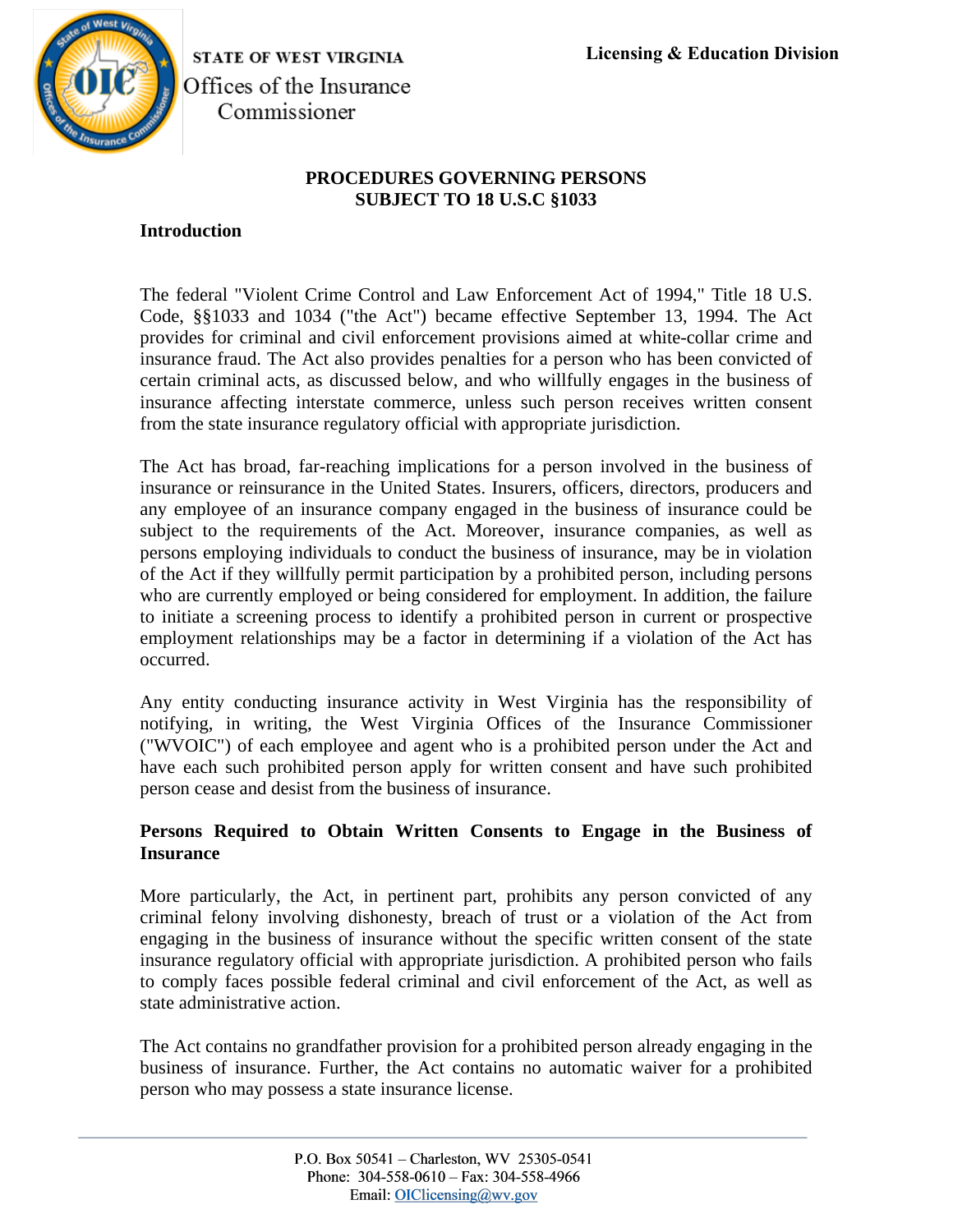The Act provides the framework. As discussed below, the WVOIC has a procedure for a prohibited person to seek written consent.

Please note that this procedure does not apply to individuals whose insurance license(s) has been permanently revoked by the Division of Insurance, unless they wish to work in the insurance industry in an unlicensed capacity. Those whose licenses have been revoked for a specific, temporary period may seek written consent at the conclusion of that period.

# **How to Apply for Written Consent**

Each prohibited person subject to the West Virginia Insurance Commissioner's ("the Commissioner") regulatory authority and jurisdiction must submit the following:

A request for written consent. A written request for written consent must reference the statutory provision at issue (18 U.S.C §1033(e)(2)), and be addressed to the WVOIC's 18 U.S.C. §1033 Advisory Committee ("Committee"), West Virginia Offices of the Insurance Commissioner, P.O. Box 50541, Charleston, WV 25305-0541 and must be filed within thirty (30) days of notification by the WVOIC of the Act's provisions. In addition, a request for written consent must include the following: (a) a notarized signature of the prohibited person making the request for written consent with an oath that the request is made under the pains and penalties of perjury; (b) the prohibited person's social security number and date of birth; (c) a waiver of confidentiality from the prohibited person which provides the WVOIC authorization to access, inspect, disseminate and freely utilize in the meeting procedure and preparation, thereof, infra, all criminal record information including, but not limited to information maintained by the West Virginia State Police and other agencies, both federal and state, maintaining the same and/or similar criminal information; and (d) a waiver of confidentiality from the prohibited person which provides the WVOIC authorization to access, inspect, and freely utilize in the meeting procedure and preparation thereof any other records and information that it deems relevant and useful in the determination of the issue(s) presented by the request for written consent.

File one (1) original and five (5) duplicate copies of the attached application for written consent with the Committee. The application must be filled out completely and truthfully and shall have attached to it the following: (a) two 2" by 2" recent passport photographs and (b) a credit bureau report prepared within thirty (30) days of the date on the application. It is the responsibility of the applicant to read the application in its entirety. Every question must be answered completely and accurately. Absolute and complete candor is required. Failure to complete the application shall result in denial of a meeting and of the request for written consent. An amendment to the application must be filed immediately upon the occurrence of any event or discovery or recollection of any fact that would change any answer on the application. Failure to file a timely amendment may result in denial of written consent or withdrawal of previously granted consent. Please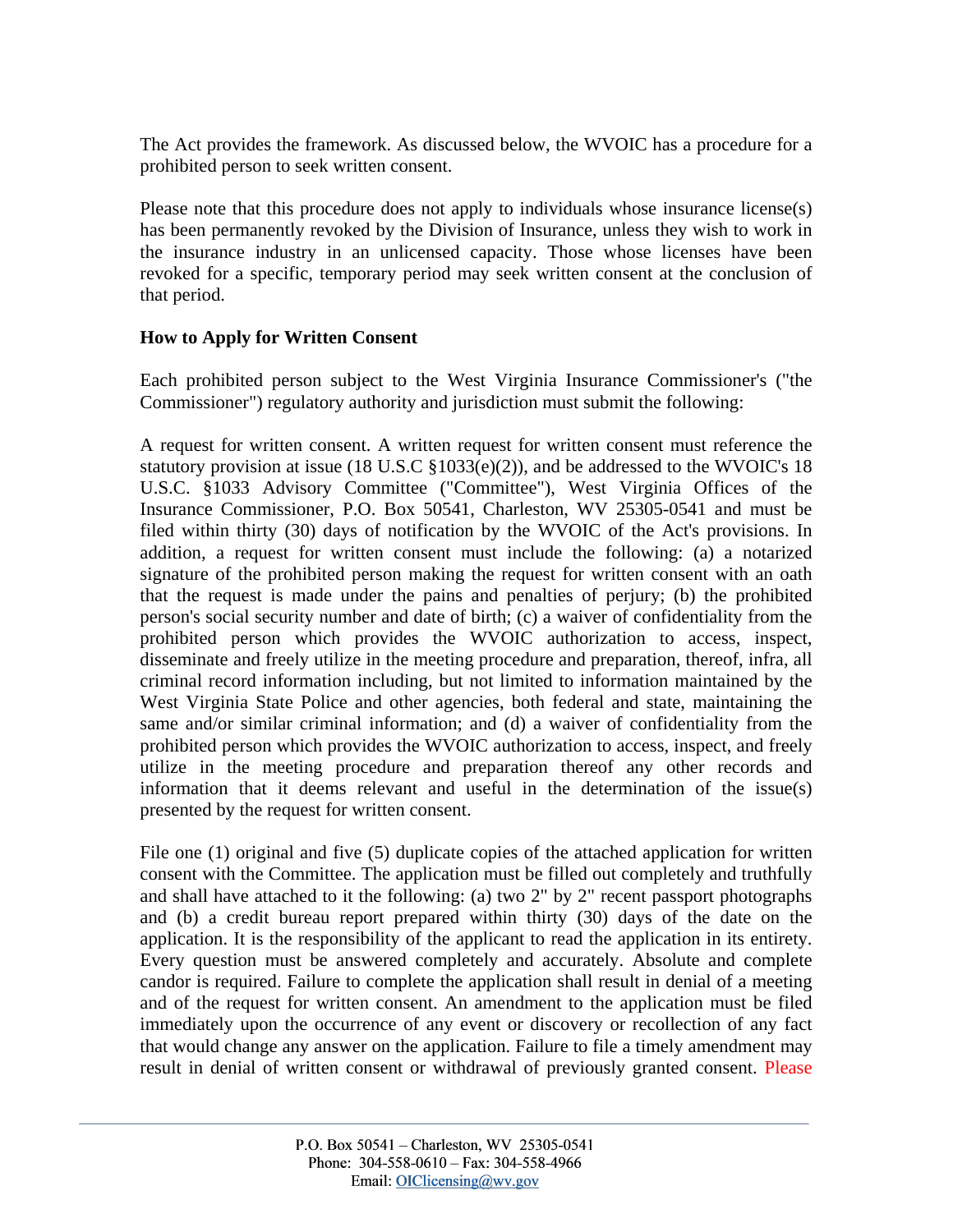note that an application will be mailed to the prohibited person only after a request for written consent has been filed with the WVOIC.

Submit the One Hundred Dollar (\$100.00) application fee (check or money order payable to WVOIC).

### **The Committee's Role**

The WVOIC has established a Committee to review written requests for consent to be in the business of insurance by prohibited persons under the Act. The Committee, after a non-adjudicatory, informational meeting with the prohibited person, shall make a recommendation to the Commissioner regarding whether the applicant is sufficiently trustworthy and suitable to work in the business of insurance. Recommendations made to the Commissioner by the Committee have no binding authority on the Commissioner and are merely advisory in nature.

The prohibited person shall pay all costs associated with his or her request for written consent, including but not limited to, the cost of stenographic transcription of the meeting, photocopying, and meeting security.

The applicant may waive the meeting in writing and request that the Committee's decision be based solely on the written application.

#### **Granting Consent**

The purpose of the application is to provide the prohibited person with the opportunity to demonstrate that, notwithstanding the commission of one or more crimes, he or she is sufficiently trustworthy and suitable to participate in the business of insurance without being a risk to consumers and /or insurers. The prohibited person must establish that the request for written consent warrants approval by the Commissioner. The Act gives complete authority to the Commissioner to grant or withhold written consent. See 18 U.S.C. §1033(e)(2). Each application will be handled on a case-by-case basis. Factors that will be considered by both the Committee and the Commissioner include, but are not limited to, the following:

the nature and severity of the offense and sentence;

the date of the conviction;

the injury and/or loss caused by the act for which the prohibited person was convicted; whether the crime related to the business of insurance;

whether the prohibited person received a pardon from the sovereign that convicted him or her, and the reason for it;

whether the prohibited person successfully completed parole or probation without incident;

the nature and strength of any letters of recommendation and other evidence of rehabilitation;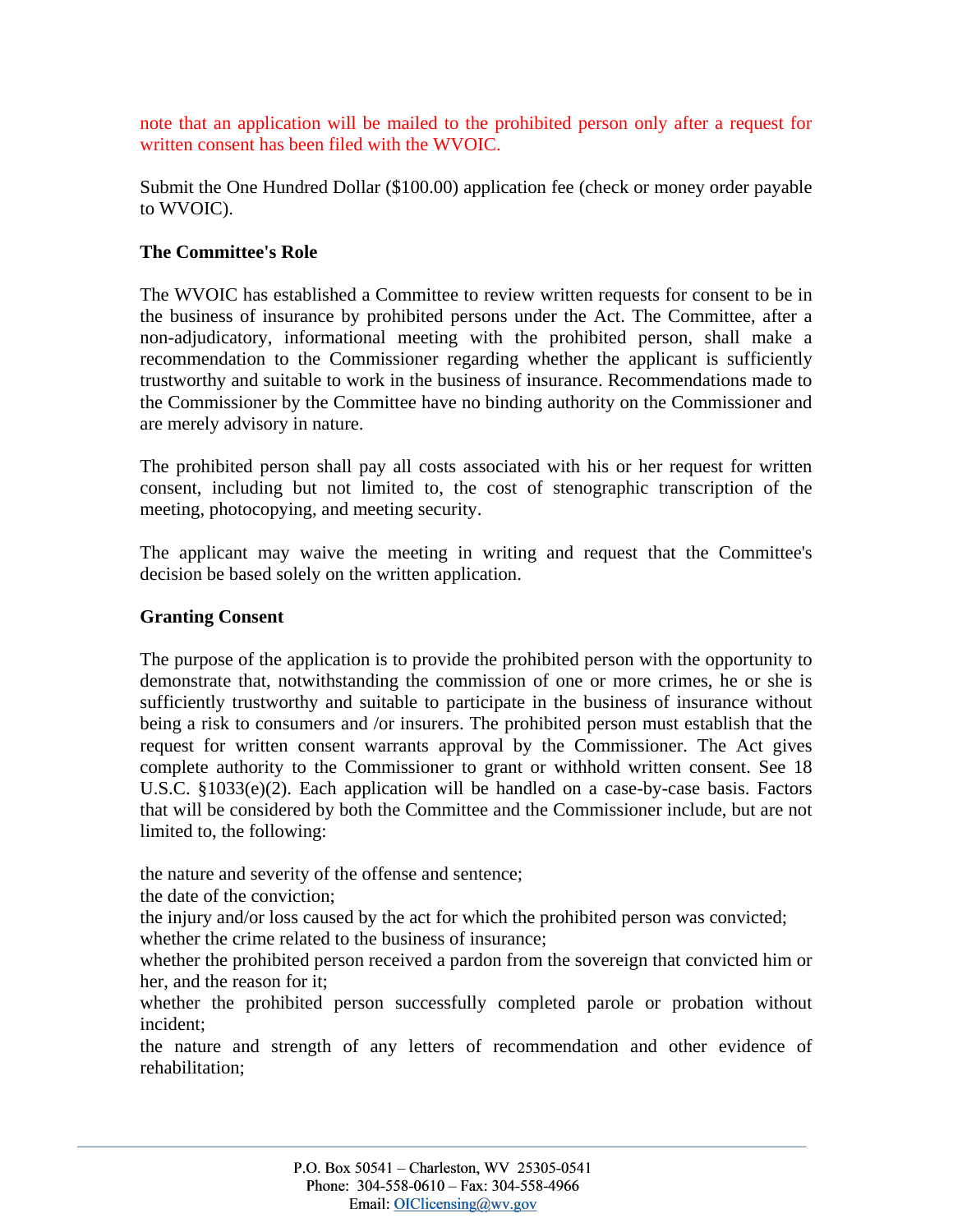the prohibited person's business and personal record before and after the commission of the crime convicted of;

the nature of any consumer complaints in the WVOIC's possession or reported by the applicant.

whether and to what extent the prohibited person has made material false statements in any license application or in any other documents filed with the Division and/or the Committee; and whether and to what extent the prohibited person has made material false statements in any application or in other documents filed with any other state or federal agency.

All written consents granted by the Commissioner shall be conditioned upon the truth and veracity of the documents and information submitted by or on behalf of the prohibited person. In the event a prohibited person receiving the written consent has made materially false or misleading statements or has failed to disclose material information the consent shall be void. Further, the providing of false information in support of request for written consent may constitute a separate violation of the Act and/or the West Virginia insurance laws, or other applicable law.

Any person granted written consent to participate in the business of insurance shall immediately notify the Commissioner of any criminal charge subsequent to receiving written consent.

In addition, all written consents granted by the Commissioner shall be specific as to job responsibility and conditioned upon the prohibited person being employed in the same position with the same duties. A material change in position and/or duties will necessitate the filing of a new request for written consent. In the event the prohibited person receiving the written consent has been given materially different job duties, and has not so informed the Commissioner, the consent will be void.

# **Violating Terms of Consent**

In the event a prohibited person has violated the terms of a written consent, the consent will be void. Thereafter, the prohibited person who continues to engage in the business of insurance is in violation of the Act.

#### **Denial of Applicant's Request for Written Consent**

No prohibited person shall be granted a license or permission to participate in the business of insurance if the request for a written consent has been denied. Upon denial, the Committee will accept no further applications for consent from an individual without a written showing, acceptable to the Committee, that the applicant's circumstances have changed materially since denial.

# **Definitions**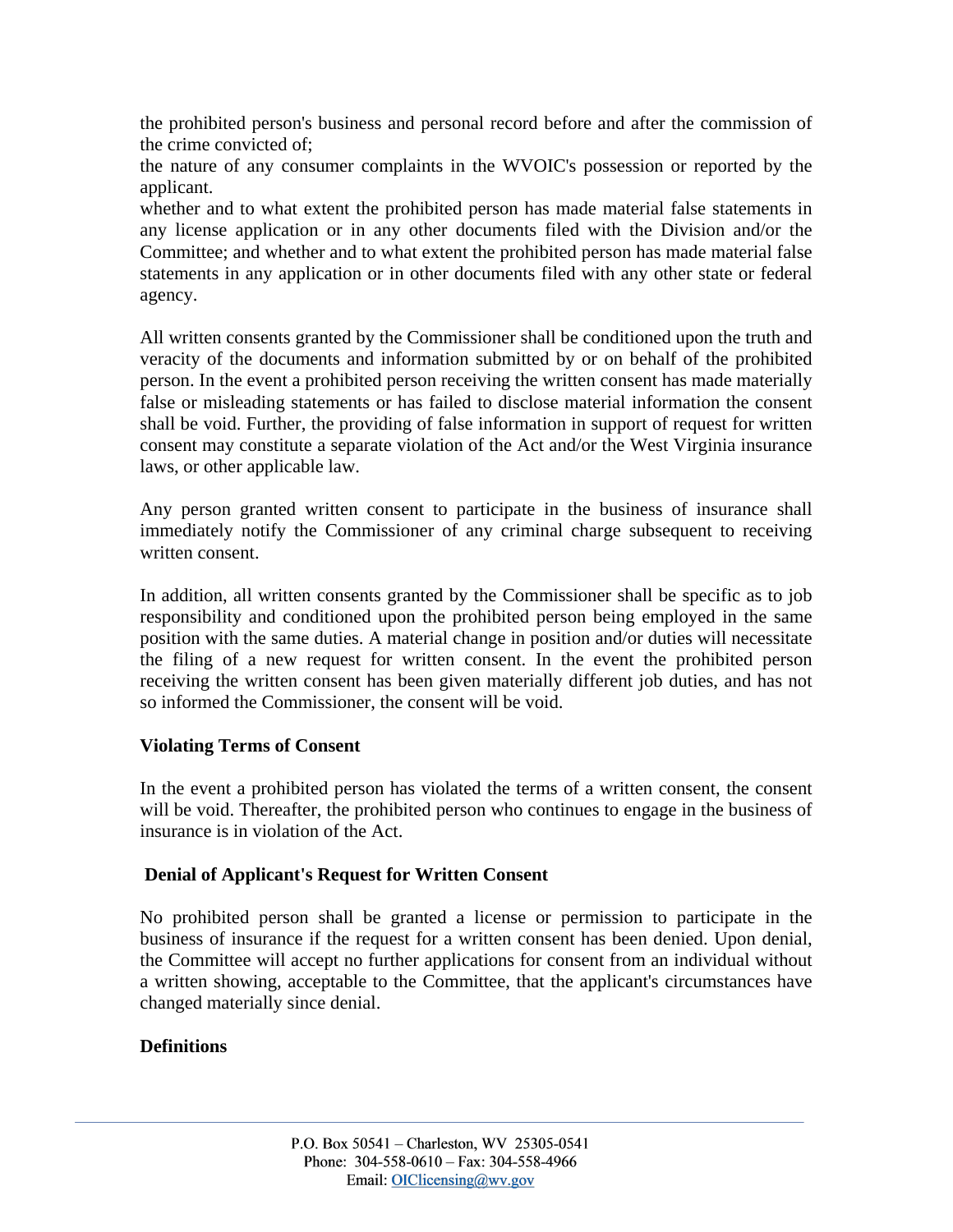Breach of Trust: Crimes involving breach of trust shall include, but not be limited to, any offense constituting or involving misuse, misapplication or misappropriation of (1) anything of value held as a fiduciary (including, but not limited to, a trustee, administrator, executor, conservator, receiver, guardian, agent, employee, partner, officer director or public servant) or (2) anything of value of any public, private or charitable organization.

Dishonesty: Crimes involving dishonesty shall include, but shall not be limited to, any offense constituting or involving perjury, bribery, forgery, counterfeiting, false or misleading oral or written statements, deception, fraud, schemes or artifices to deceive or defraud, material misrepresentations and the failure to disclose material facts.

Business of Insurance: 18 U.S.C §1033 defines "business of insurance" as: (1) the writing of insurance, or (2) the reinsuring of risks, by an insurer, including all acts necessary or incidental to such writing or reinsuring and the activities of persons who act as, or are, officers, directors, agents, or employees of insurers or who are other persons authorized to act on behalf of such persons.

Corporate Official: Any director, officer, agent, solicitor, broker, producer or employee of a corporation.

Insurer: 18 U.S.C. §1033 defines "insurer" as any entity the business activity of which is the writing of insurance or reinsuring of risks, and includes any person who acts as, or is, an officer, director, agent, or employee of that business.

Interstate Commerce: 18 U.S.C. §1033 defines "interstate commerce" as within the District of Columbia, or any territory or possession of the United States; all commerce between any point in the state, territory, possession, or the District of Columbia and any point outside thereof; all commerce between points within the state through any place outside such state; or all other commerce over which the United States has jurisdiction. State 18 U.S.C. §1033 defines "state" as any state, the District of Columbia, the Commonwealth of Puerto Rico, the Northern Mariana Islands, the Virgin islands, American Samoa, and the Trust Territory of the Pacific Islands.

License and Licensee: "License" shall mean any license, registration, certificate of authority or other permit or approval issued or granted by the Commissioner of Insurance, and "licensee" shall mean any person or entity holding a license as required by the West Virginia insurance laws.

Application and Applicant: "Application" shall mean any filing made with the Commissioner or the WVOIC for permission pursuant to 18 U.S.C. §1033, and "applicant" shall mean any person or entity filing an application.

Felony: In West Virginia, a "felony" is any crime punishable by imprisonment in state prison for more than one year. Under federal law, a "felony" is an offense that is specifically classified as such in the section defining it. If the section defining the offense